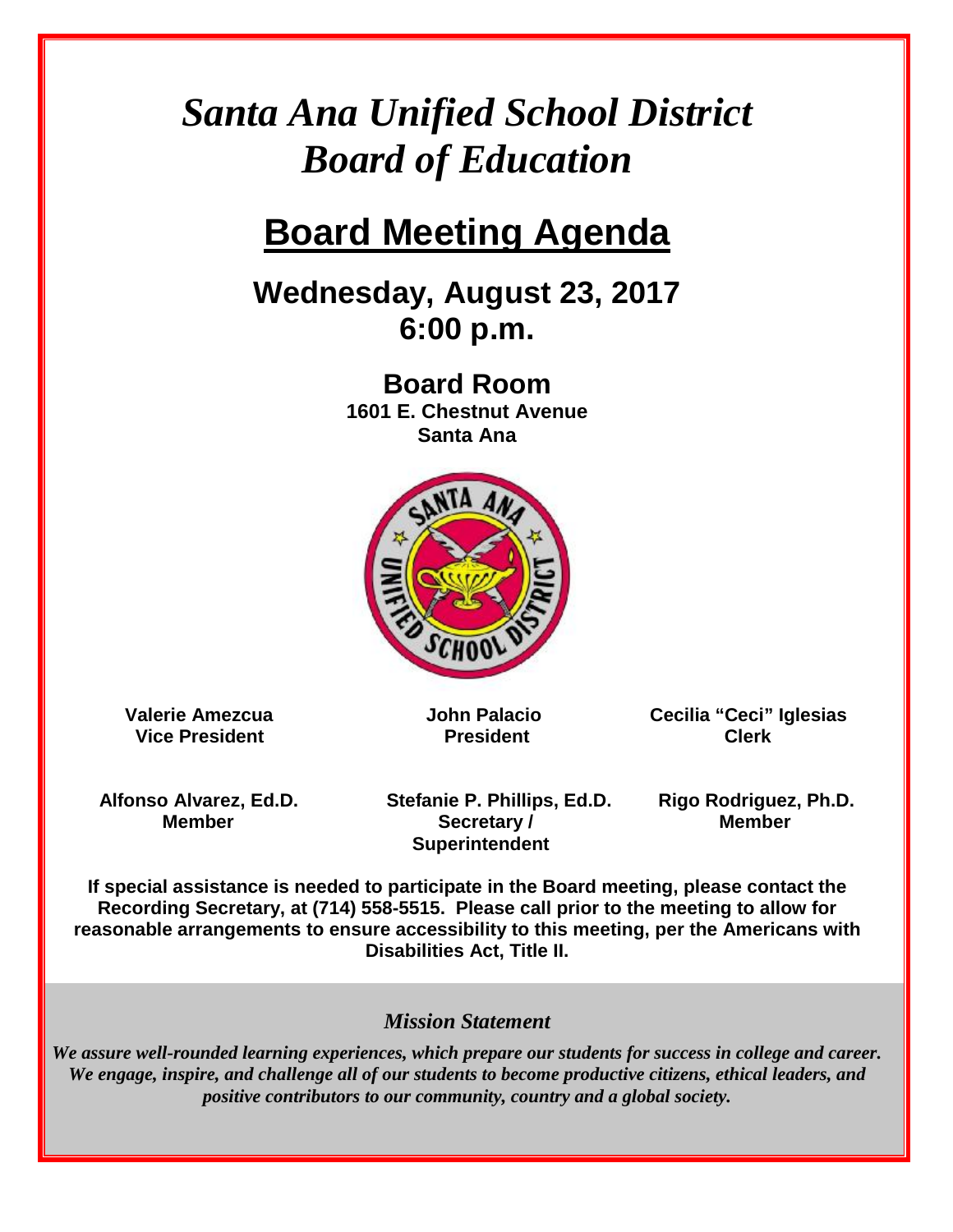## **BOARD OF EDUCATION MEETING INFORMATION**

## **Role of the Board**

The Governing Board is elected by the community to provide leadership and citizen oversight of the District's schools. The Board works with the Superintendent to fulfill its major role, including:

- 1. Setting a direction for the District.
- 2. Providing a basic organizational structure for the SAUSD by establishing policies.
- 3. Ensuring accountability.
- 4. Providing community leadership on behalf of the District and public education.

Agenda Items provided to the Board of Education that include the description of items of business to be considered by the Board for approval at Board Meetings. These items contain recommendations; the Board may exercise action they believe is best for the SAUSD.

## **Board Meeting Documentation**

Any and all supporting materials are made available to the public by the Public Communication Office. They may be reached from 8:00 a.m. – 4:30 p.m. at (714) 558-5555.

## **Public Comments at Board Meetings**

The agenda shall provide members of the public the opportunity to address the Board regarding agenda items before or during the Board's consideration of the item. The agenda also provides members of the public an opportunity to testify at regular meetings on matters which are not on the agenda but which are within the subject matter jurisdiction of the Board.

Individual speakers are allowed three minutes to address the Board on agenda or nonagenda items. The Board may limit the total time for public input on each item to 20 minutes. With the Board's consent, the Board President may increase or decrease the time allowed for public presentation, depending on the topic and the number of persons wishing to be heard. The Board President may take a poll of speakers for or against a particular issue and may ask that additional persons speak only if they have something new to add.

The Board urges that complaints and derogatory remarks against a District employee be made in writing on forms available in the Office of the Superintendent. This allows the District and the Board to examine more carefully the complaint and to initiate the appropriate investigation.

Persons wishing to address the Board on an item on the agenda or an item of business in the Board's jurisdiction are requested to complete a card. This card is to be submitted to the Recording Secretary. The *Request to Address the Board of Education* cards are located on the table in the foyer.

## **Televised Meeting Schedule**

The Regular Board of Education meetings are broadcast live on the second and fourth Tuesdays of each month on Channel 31. The meeting is replayed on Tuesdays at 6:00 p.m. and Saturdays at 3:00 p.m., following the Board of Education meeting.

Agenda and Minutes on District Website at<http://www.sausd.us>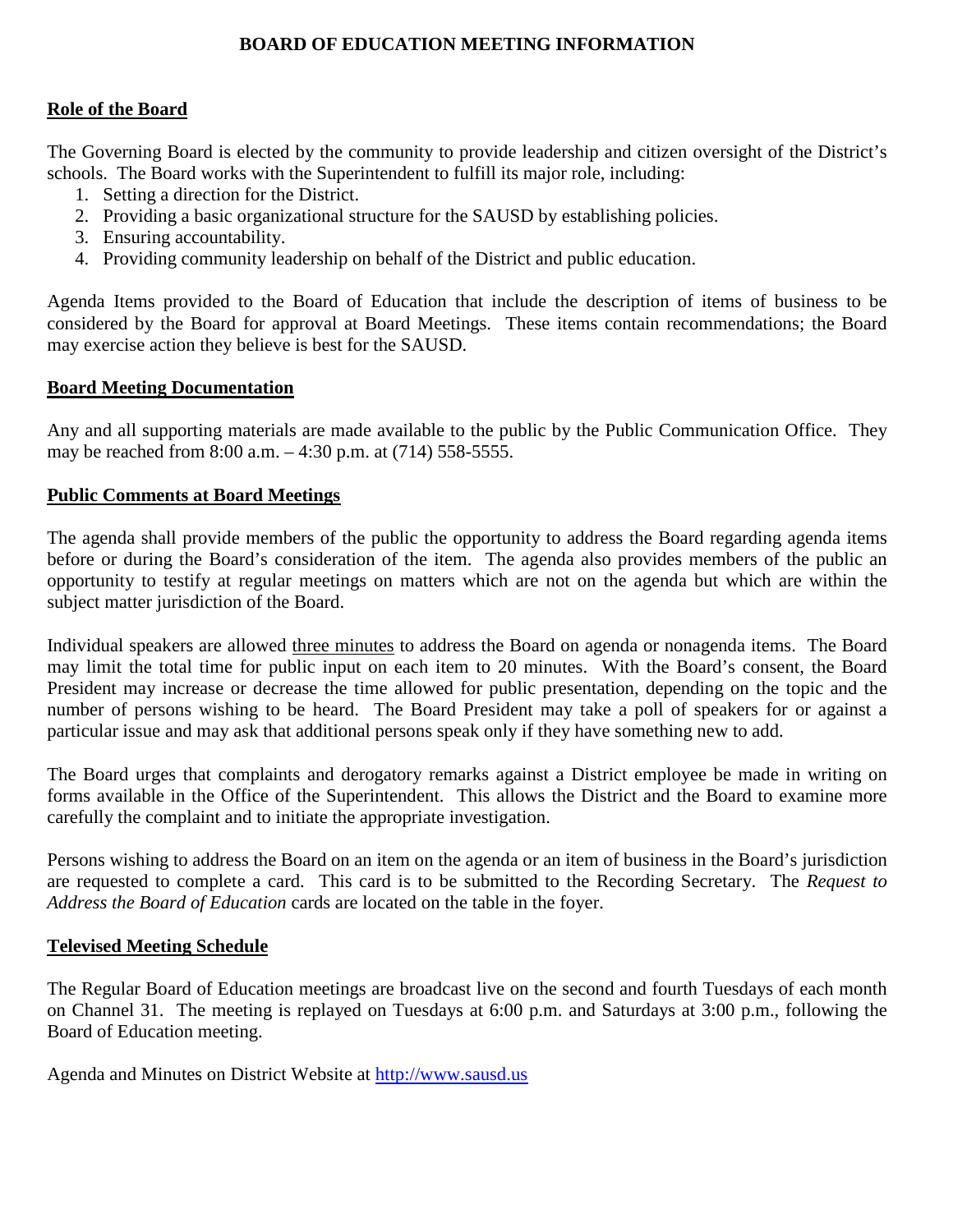## BOARD OF EDUCATION SANTA ANA UNIFIED SCHOOL DISTRICT WEDNESDAY REGULAR MEETING 1601 EAST CHESTNUT AVENUE AUGUST 23, 2017 SANTA ANA, CA 92701

## AGENDA

### CALL TO ORDER

#### 5:00 P.M. RECESS TO CLOSED SESSION

- See Closed Session Agenda below for matters to be considered at this time.
- A. With respect to every item of business to be discussed in Closed Session pursuant to Government Code Section 54957:

PUBLIC EMPLOYEE EMPLOYMENT: Coordinator, Human Resources

PUBLIC EMPLOYEE DISCIPLINE/DISMISSAL/RELEASE

PUBLIC EMPLOYEE PERFORMANCE EVALUATION: Superintendent

B. With respect to every item of business to be discussed in Closed Session pursuant to Government Code Section 54957.6:

CONFERENCE WITH LABOR NEGOTIATOR: SAEA, CSEA, SASPOA, CWA

Bargaining Units Mark A. McKinney, District Negotiator

C. With respect to every item of business to be discussed in Closed Session pursuant to Government Code Section 54956.9:

CONFERENCE WITH LEGAL COUNSEL – EXISTING LITIGATION: SUSD-006775; SUSD-008220

ANTICIPATED LITIGATION: Three potential cases

The Board may exercise discretion to adjourn to Closed Session at any time during this meeting to instruct its representatives regarding negotiations with represented and unrepresented employees.

RECONVENE SPECIAL MEETING AND REPORT ACTION TAKEN IN CLOSED SESSION THAT IS REQUIRED TO BE REPORTED OUT AT THIS MEETING.

RECONVENE REGULAR MEETING

6:00 P.M. MEETING

PLEDGE OF ALLEGIANCE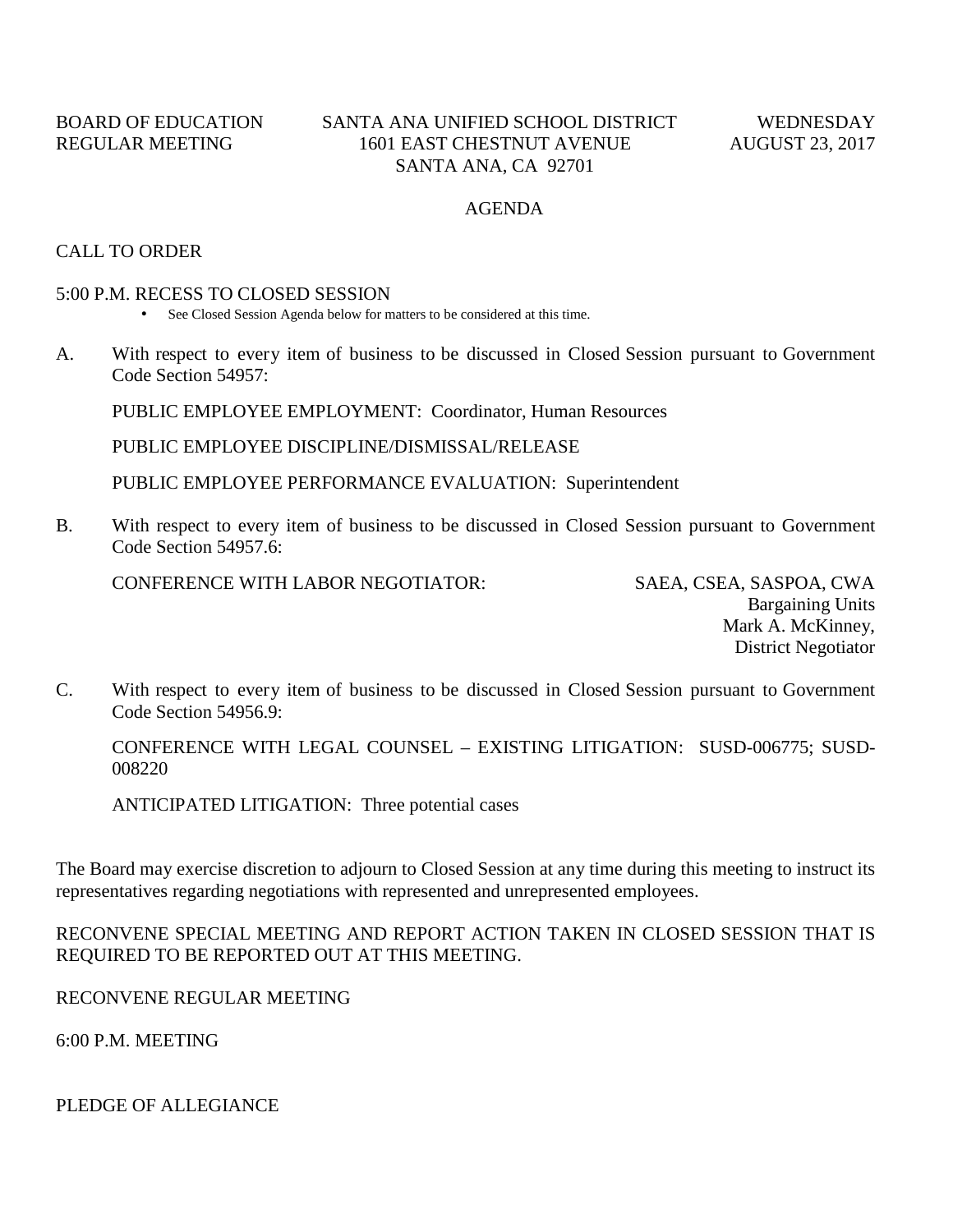#### SUPERINTENDENT'S REPORT

#### PUBLIC PRESENTATIONS (Pursuant to Government Code 54954.3)

• Individuals or groups may make presentations or bring matters to the Board's attention that is within the Board's subject matter jurisdiction. Individual speakers are allowed three minutes to address the Board on agenda or non-agenda items.

#### 1.0 APPROVAL OF CONSENT CALENDAR

- 1.1 Approval of Special Board Meeting Minutes July 14, 2017 and Regular Board Meeting Minutes - July 25, 2017
- 1.2 Orange County Department of Education Fourth Quarterly Report on Williams Settlement Legislation for 2016-17 Fiscal Year
- 1.3 Acceptance of Gifts in Accordance with Board Policy 3290 Gifts, Grants, and Bequests
- 1.4 Approval of C# Advanced Game Design and Development Course for High School Students
- 1.5 Approval of Leadership Course for High School Students
- 1.6 Approval of Link Crew Course for High School Students
- 1.7 Approval of Peer Leadership Course for High School Students
- 1.8 Acceptance of Turnaround Arts: California Grant Funds by Sierra Preparatory Academy and Willard Intermediate Schools for 2017-18 School Year
- 1.9 Ratification of Memorandum of Understanding with Los Angeles Education Partnership/Kaiser RISE Trauma Informed School Initiative for McFadden Intermediate and Chavez High Schools
- 1.10 Approval of Agreement with Agile Mind for 2017-18 School Year
- 1.11 Approval of Agreement with Elite Educational Institute for 2017-18 School Year
- 1.12 Approval of Agreement with FEV Tutor for 2017-18 School Year
- 1.13 Approval of Agreement with Kid Healthy/OneOC for Padres en Acción Program for 2017-18 School Year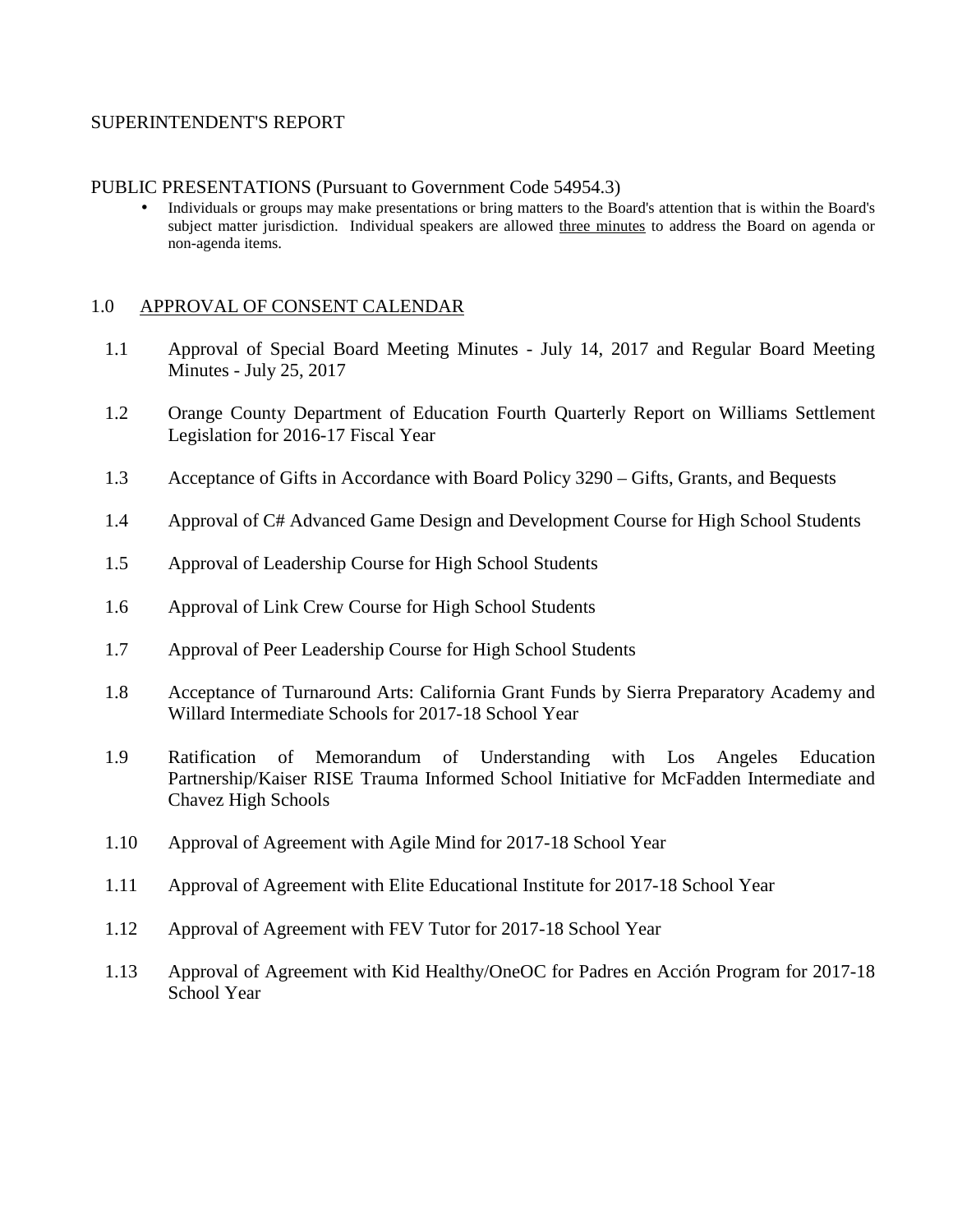- 1.14 Approval of Master Contracts and/or Individual Service Agreements with Nonpublic Schools and Agencies for Students with Disabilities for 2017-18 School Year
- 1.15 Ratification of Purchase Order Summary and Listing of all Purchase Orders, for the Period of June 28, 2017 through July 25, 2017
- 1.16 Ratification of Expenditure Summary and Warrants Issued Over \$25,000 for the Period of June 28, 2017 through July 25, 2017
- 1.17 Approval of Memorandum of Understanding with Irvine Unified School District's Administrator Clear Credential Induction Program
- 1.18 Approval of Student Teacher, Intern, and/or Fieldwork Agreement with California State University, Long Beach and University of Redlands
- 1.19 Approval of Student Teacher, Intern, and Fieldwork Agreement with University of La Verne
- 1.20 Approval of Personnel Calendar Including the Transition of Specific Staff Members with such Topics as: Hiring, Promotions, Transfers, Resignations, Retirements, and Leaves
- Items removed from Consent Calendar for discussion and separate action:

## PRESENTATIONS

- SAUSD Círculos Grant Presentation
- Family Engagement Program Overview

\_\_\_\_\_\_\_\_\_\_\_\_\_\_\_\_\_\_\_\_\_\_\_\_\_\_\_\_\_\_\_\_\_\_\_\_\_\_\_\_\_\_\_

- Restorative Practice Implementation Update
- Santa Ana Unified School District's Strategic Public Relations Plan

## REGULAR AGENDA - ACTION ITEMS

- 2.0 Adoption of Resolution No. 17/18-3201 Proclaiming September, 2017 as Attendance Awareness Month
- 3.0 Approve Santa Ana Unified School District's Initial Bargaining Proposal to Classified School Employees Association, Chapter 41 for 2017-18 School Year
- 4.0 Approve Santa Ana Unified School District's Initial Bargaining Proposal to Communications Workers of America for 2017-18 School Year